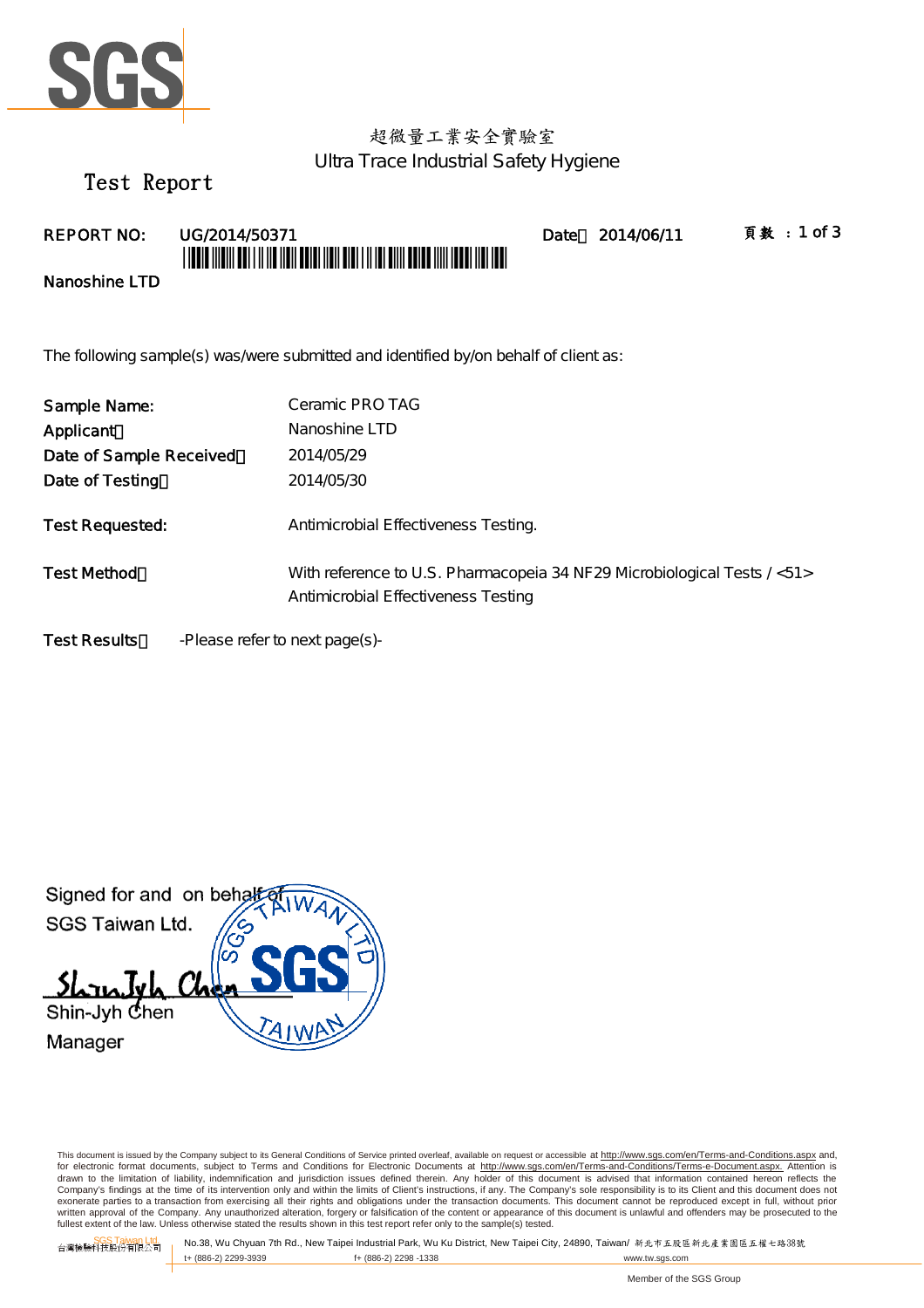

# 超微量工業安全實驗室 Ultra Trace Industrial Safety Hygiene

# Test Report

# \*UGCA AND AN TALLAH YAN DENGAN DAN BADA YANG DALAM DALAM YANG DALAM YANG DA

REPORT NO: UG/2014/50371 Date 2014/06/11 頁數:2 of 3

Nanoshine LTD

### Test Results

|                          |                      |                 | Counts of the        | Log        |
|--------------------------|----------------------|-----------------|----------------------|------------|
| Organism                 | Original inoculum    | Contact         | sample at contact    | reductions |
|                          | (CFU/mL)             | time            | time (CFU/mL)        | (R)        |
| Staphylococcus aureus    | $6.10 \times 10^{5}$ | 2 <sub>hr</sub> | $1.52 \times 10^{5}$ | 75.20%     |
| Escherichia coli         | $9.25 \times 10^{5}$ | 2 <sub>hr</sub> | $1.06 \times 10^{2}$ | $>99.9\%$  |
| Salmonella enterica      | $5.75 \times 10^{5}$ | 2 <sub>hr</sub> | $9.95 \times 10^{2}$ | 99.8%      |
| Pseudomonas aeruginosa   | $2.70 \times 10^{5}$ | 2 <sub>hr</sub> | $<$ 1                | $>99.9\%$  |
| Candida albicans         | $1.12 \times 10^{5}$ | 2 <sub>hr</sub> | $6.60 \times 10^{4}$ | 41.1%      |
| Aspergillus brasiliensis | $1.60 \times 10^{5}$ | 2 <sub>hr</sub> | $1.50 \times 10^{5}$ | 6.25%      |

### **NOTE**

1.Organism No.:

Staphylococcus aureus BCRC 10451 ; ATCC 6538P Escherichia coli BCRC 11634 ; ATCC 8739 Pseudomonas aeruginosa BCRC 11633 ; ATCC 9027 Candida albicans BCRC 21538 ; ATCC10231 Aspergillus brasiliensis BCRC 30506 ; ATCC 16404 Salmonella enterica BCRC 12947 ; ATCC 13311

2. Log reductions(%)<1% represents no significant effect of Bacteriostasis/Fungistasis.

3.The report will be in vain if it is used separately.

This document is issued by the Company subject to its General Conditions of Service printed overleaf, available on request or accessible at http://www.sgs.com/en/Terms-and-Conditions.aspx and, for electronic format documents, subject to Terms and Conditions for Electronic Documents at <u>http://www.sgs.com/en/Terms-and-Conditions/Terms-e-Document.aspx.</u> Attention is<br>drawn to the limitation of liability, indemnific Company's findings at the time of its intervention only and within the limits of Client's instructions, if any. The Company's sole responsibility is to its Client and this document does not<br>exonerate parties to a transacti written approval of the Company. Any unauthorized alteration, forgery or falsification of the content or appearance of this document is unlawful and offenders may be prosecuted to the fullest extent of the law. Unless otherwise stated the results shown in this test report refer only to the sample(s) tested.